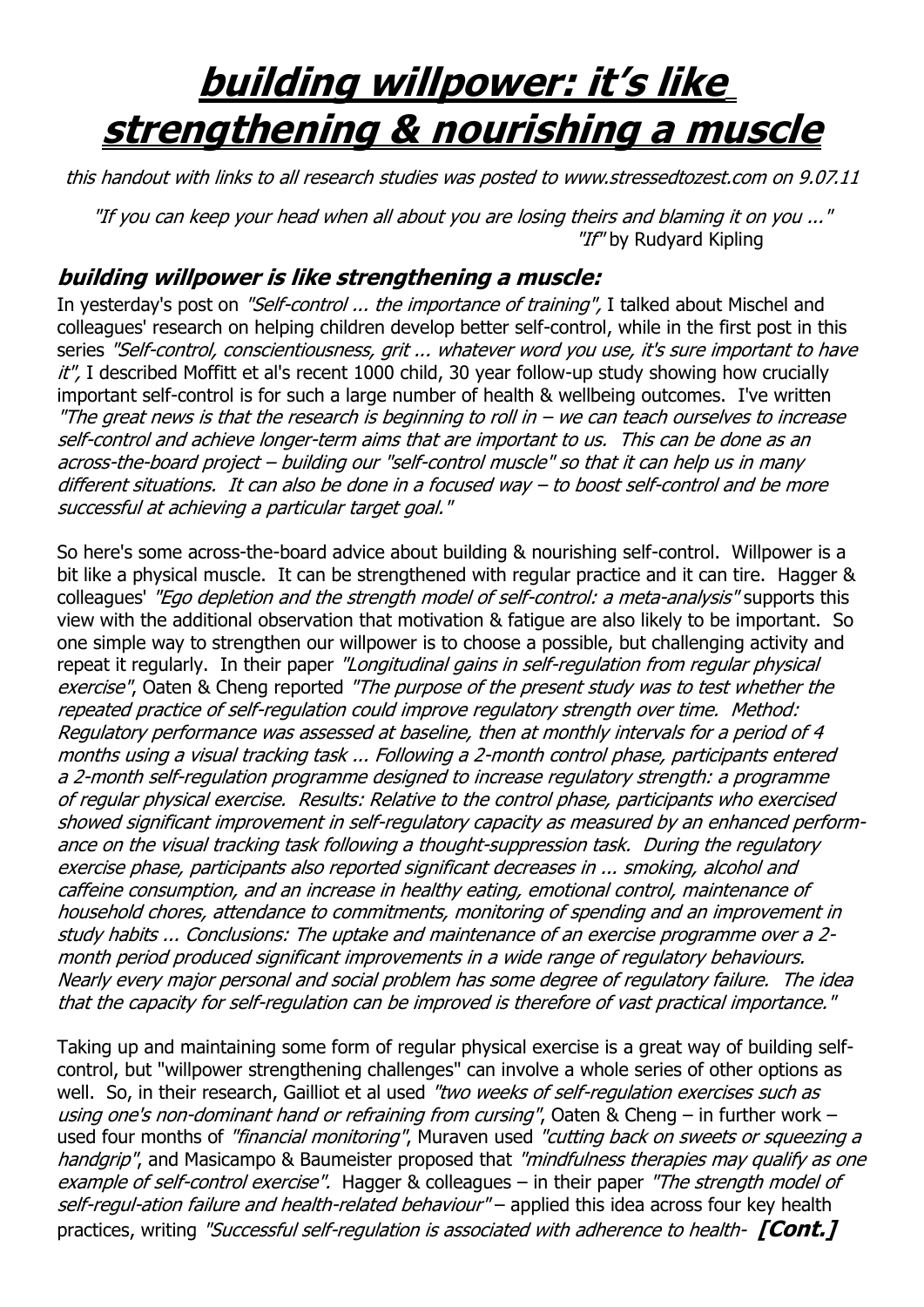related behaviour in many domains. In contrast, self-regulatory failure is linked to poor adherence and drop-out. This review presents the strength model of self-control as a framework to explain self-regulation in health-related behaviour contexts. In the model, self-regulation is conceptualised as a limited resource that once depleted results in reduced capacity to further regulate the self. We provide an overview of the hypotheses of the strength model and review research applying the model to self-regulation in four health-related behaviour domains: dietary restraint and eating behaviour, alcohol consumption, smoking cessation and physical activity. Based on our review, we recommend practitioners adopt strategies to minimise self-regulatory failure in people engaging in health-related behaviours such as minimising demands on self-control resources in the early stages of uptake and eating regularly to prevent hypoglycaemia. We advocate techniques to improve self-control strength through rest and training on self-control tasks. Suggestions on how these techniques can be integrated into health-related behaviourchange interventions are provided."

## **willpower benefits from good blood glucose levels too:**

It's interesting that Hagger et al comment on the value for self-control of "eating regularly to prevent hypoglycaemia". Gailliot & Baumeister looked at this more fully in their paper "The physiology of willpower: linking blood glucose to self-control" saying "Past research indicates that self-control relies on some sort of limited energy source. This review suggests that blood glucose is one important part of the energy source of self-control. Acts of self-control deplete relatively large amounts of glucose. Self-control failures are more likely when glucose is low or cannot be mobilized effectively to the brain (i.e., when insulin is low or insensitive). Restoring glucose to a sufficient level typically improves self-control. Numerous self-control behaviors fit this pattern, including controlling attention, regulating emotions, quitting smoking, coping with stress, resisting impulsivity, and refraining from criminal and aggressive behavior. Alcohol reduces glucose throughout the brain and body and likewise impairs many forms of self-control. Furthermore, self-control failure is most likely during times of the day when glucose is used least effectively. Self-control thus appears highly susceptible to glucose. Self-control benefits numerous social and interpersonal processes. Glucose might therefore be related to a broad range of social behavior."

And advice from the website www.caloriesperhour.com on maintaining more level blood glucose levels runs "Never skip a meal, especially breakfast, and eat healthy snacks between meals. Eating frequently prevents hunger pangs and the binges that follow, provides consistent energy, and may be the single most effective way to maintain metabolism efficiency. When you will be away from home or work, plan your snacks and take them along so that you will be able to eat regularly and won't be tempted by junk food. This may be good advice for people who stay at home, too ... It will be very important that any snacks are healthy; that they are pre-portioned so you won't be tempted to overeat; and that meal sizes are reduced to compensate for the additional calories the snacks provide. High fiber snacks and meals also help to regulate your blood sugar level. The fiber slows down glucose absorption and your rate of digestion, keeping your blood sugar level more consistent and warding off feelings of hunger. This makes eating apples and oranges a better choice than drinking (pulp free) apple and orange juice." For more specific advice see, for example, the British Dietetic Association's helpful set of free leaflets. For more advice on building willpower see the post "Building willpower: the magnificent seven".

For direct links to all mentioned research references, see the www.stressedtozest.com blog post on 9.07.11. See too the associated posts on 14.06, 15.06 & 17.06 and the companion handouts on the many benefits of self-control and on how to build it.

 **[Cont.]**